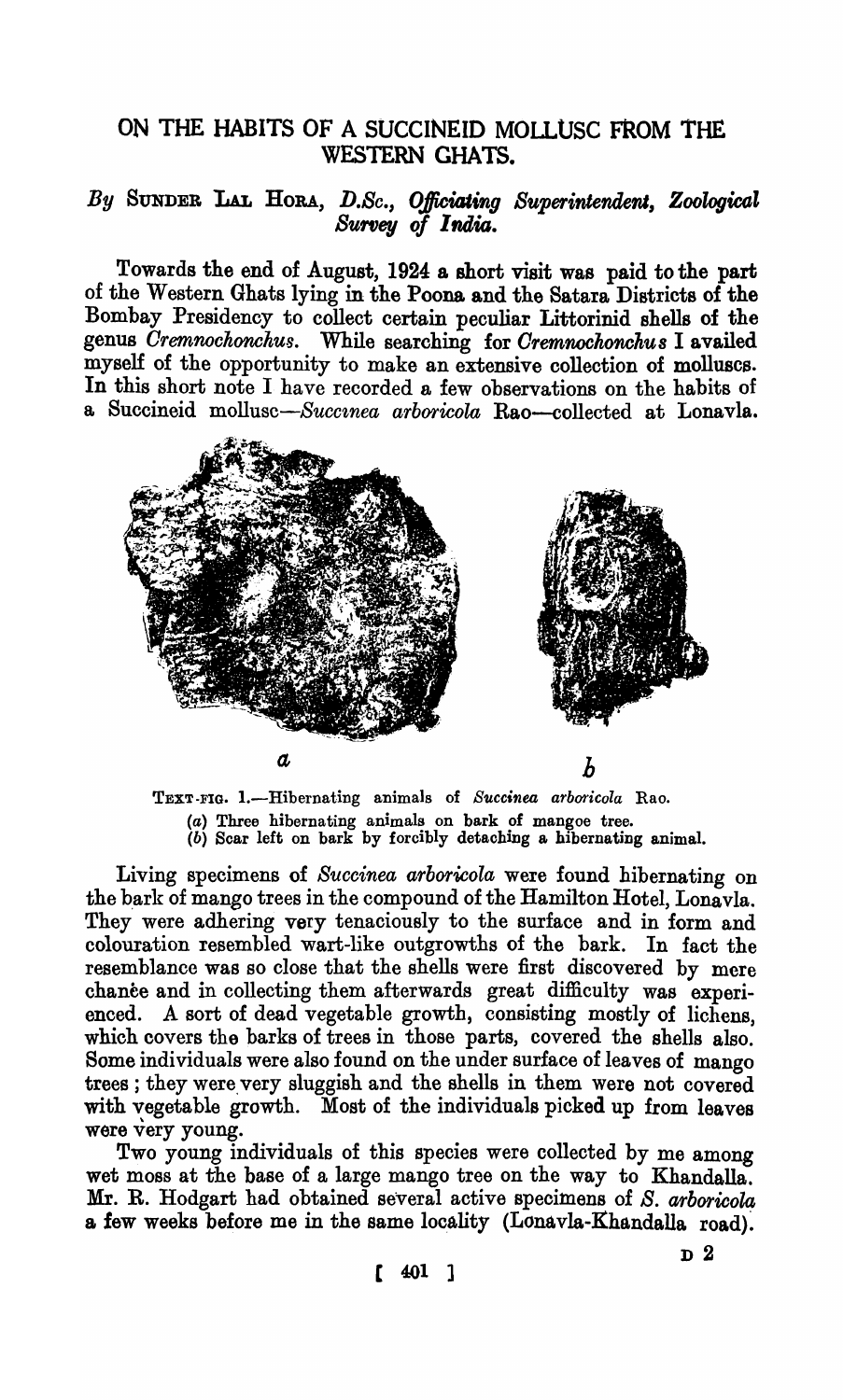When an animal is forcibly detached from the bark it leaves a scar behind and often a portion of the epiphragm forming the edge of the scar. The epiphragm consists of a thin white membrane, which covers the mouth of the shell. On removing the epiphragm the animal is found in a comatose condition. The foot, which is lightly coloured, is seen almost in the middle of the exposed animal and is on all sides surrounded by the mantle. Shortly afterwards the animal begins to show extensive movements of the foot and the mantle and a sticky substance is secreted at the same time. It was also seen that at irregular intervals the animal alternately opened and closed the pulmonary opening for the purpose of respiration. If the individuals thus disturbed found a suitable surfaoe for attachment a new epiphragm was formed within 10 to 15 minutes. If on the other hand the animal was kept with the mouth of the shell exposed, an epiphragm was only formed in exceptional cases and that after a long time, while in most cases the molluscs dried up in 10 to 12 hours.



TEXT-FIG. 2.-Quiescent animal of *S'ltccinea arborioola* Rao.

- (a). The hibernating pose of the animal. A portion of the foot is seen in the middle surrounded by the mantle on all sides. The remains of the old epiphragm are seen along the lips.
- (b). The same animal formed a. new epipbragm after a quarter of an hour. A portion of the epiphragm is cracked.

The first epiphragm is usually formed very close to the lips, while the subsequent ones are formed deeper and deeper within the mouth of the shell and the animal ultimately is retracted entirely within the upper.half of the body-whorl only. The peristome of the shell is slightly recurved outwards. This is probably an adaptation for helping the animals to stick tightly to the substratum.

In the laboratory these animals were kept under different conditions for some time for watching the effects of different temperatures on their peculiar habit of aestivation. Some specimens were kept at a constant temperature of 104°F., some in an ice-box with ice and a few were left in the open air for about a week. The result in all cases was the same. Not a single animal became active. I am, therefore, unable to adduce any evidence to show as to what time of the year these molluscs are active. It is, however, to be surmised from the fact that some shells were found on the under surface of leaves towards the end of August that these animals probably become active after the rains.

These animals are still being kept under observation and up to the time of going to the press (August,  $1925$ ) the molluscs were found alive